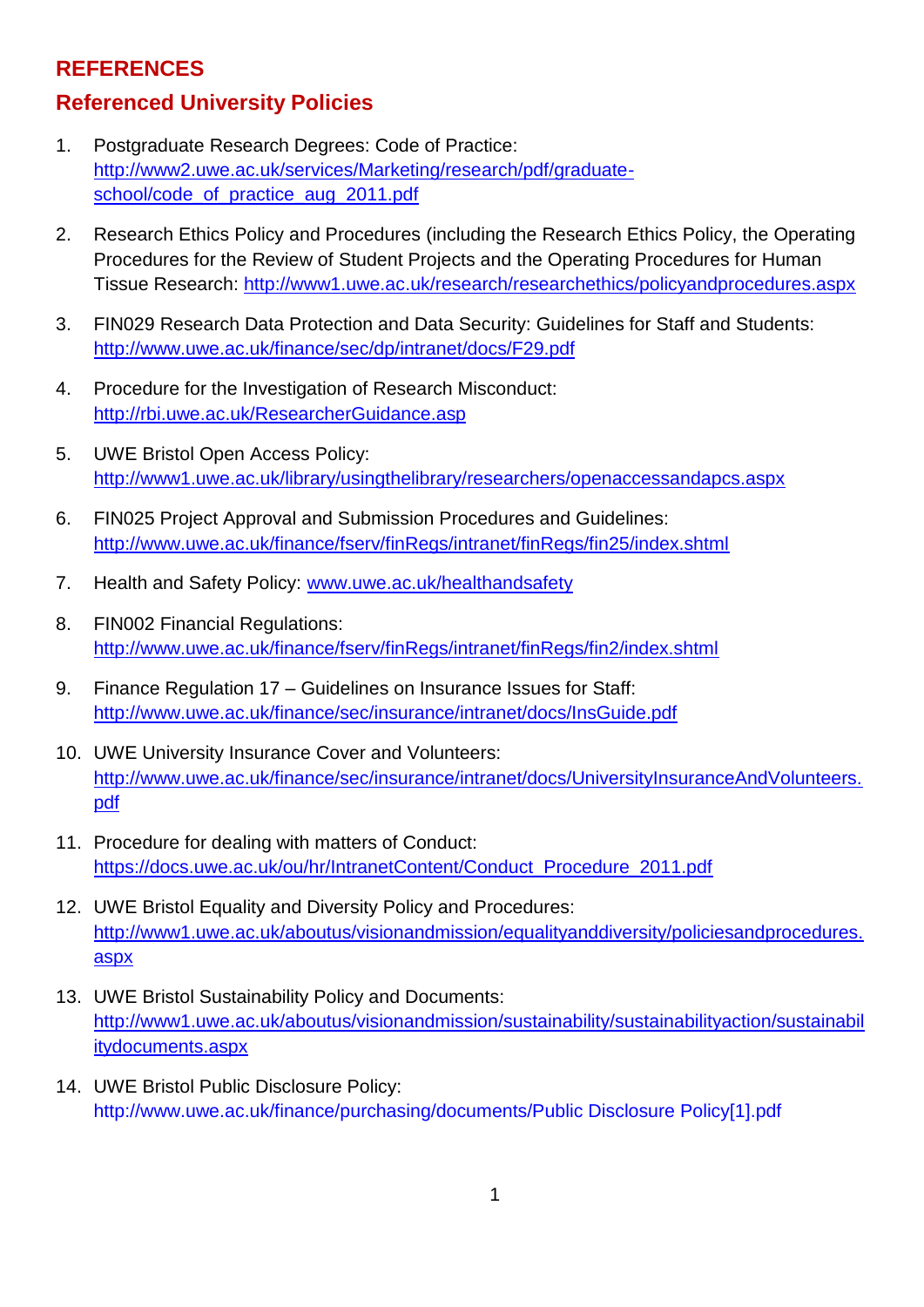## **Referenced External Sources**

Committee on Standards in Public Life (1995). *Standards in Public Life: First report of the Committee on Standards in Public Life.* London: HMSO. Available from: [www.public](http://www.public-standards.gov.uk/)[standards.gov.uk/](http://www.public-standards.gov.uk/) [Accessed 29 May 2014].

Economic and Social Research Council (2012). *Framework for Research Ethics* (Updated September 2012). Swindon: Economic and Social Research Council. Available from: [www.esrc.ac.uk/about-esrc/information/research-ethics.aspx](http://www.esrc.ac.uk/about-esrc/information/research-ethics.aspx) [Accessed 29 May 2014].

Health and Social Care Information Centre (2013). A guide to confidentiality in health and social care. Leeds: Health and Social Care Information Centre. Available from: [http://www.hscic.gov.uk/media/12822/Guide-to-confidentiality-in-health-and-social](http://www.hscic.gov.uk/media/12822/Guide-to-confidentiality-in-health-and-social-care/pdf/HSCIC-guide-to-confidentiality.pdf)[care/pdf/HSCIC-guide-to-confidentiality.pdf](http://www.hscic.gov.uk/media/12822/Guide-to-confidentiality-in-health-and-social-care/pdf/HSCIC-guide-to-confidentiality.pdf) [Accessed 08 August 2014].

Higher Education Funding Council for England (2014). *Policy for open access in the post-2014 Research Excellence Framework*. Higher Education Funding Council for England: Open Government Licence 2.0. Available from: [www.hefce.ac.uk/pubs/year/2014/201407/](http://www.hefce.ac.uk/pubs/year/2014/201407/) [Accessed 29 May 2014].

McLeish, Caitriona and Nightingale, Paul (2004). *The impact of dual use controls on UK science: results from a pilot study.* Working Paper. SPRU. Brighton: University of Sussex.

Quality Assurance Agency for Higher Education (2004). *Code of practice for the assurance of academic quality and standards in higher education*. Mansfield: Quality Assurance Agency for Higher Education. Available from: [www.qaa.ac.uk/publications/informationandguidance/documents/postgrad2004.pdf](http://www.qaa.ac.uk/publications/informationandguidance/documents/postgrad2004.pdf) [Accessed 29

May 2014].

Research Councils UK (2013). *Policy on open access and Supporting Guidance.* Swindon: Research Councils UK. Available from: [www.rcuk.ac.uk/research/outputs/](http://www.rcuk.ac.uk/research/outputs/) [Accessed 29 May 2014].

Research Councils UK (2013). *Policy and Guidelines on Governance of Good Research Conduct.* Swindon: Research Councils UK. Available from: [www.rcuk.ac.uk/Publications/researchers/grc/](http://www.rcuk.ac.uk/Publications/researchers/grc/) [Accessed 29 May 2014].

UK Research Integrity Office (2009). *Code of Practice for Research: Promoting good practice and preventing misconduct.* London: UKRIO. Available from: [www.ukrio.org/wp](http://www.ukrio.org/wp-content/uploads/UKRIO-Code-of-Practice-for-Research.pdf)[content/uploads/UKRIO-Code-of-Practice-for-Research.pdf](http://www.ukrio.org/wp-content/uploads/UKRIO-Code-of-Practice-for-Research.pdf) [Accessed 29 May 2014].

Universities UK (2012). *The Concordat to Support Research Integrity*. London: Universities UK. Available from: [www.universitiesuk.ac.uk/highereducation/Documents/2012/TheConcordatToSupportResearchInt](http://www.universitiesuk.ac.uk/highereducation/Documents/2012/TheConcordatToSupportResearchIntegrity.pdf) [egrity.pdf\)](http://www.universitiesuk.ac.uk/highereducation/Documents/2012/TheConcordatToSupportResearchIntegrity.pdf) [Accessed 29 May 2014].

Wager, E & Kleinert, S (2011). Responsible research publication: international standards for authors. A position statement developed at the 2nd World Conference on Research Integrity, Singapore, July 22-24, 2010. Chapter 50 in: Mayer, T & Steneck, N (eds) *Promoting Research*